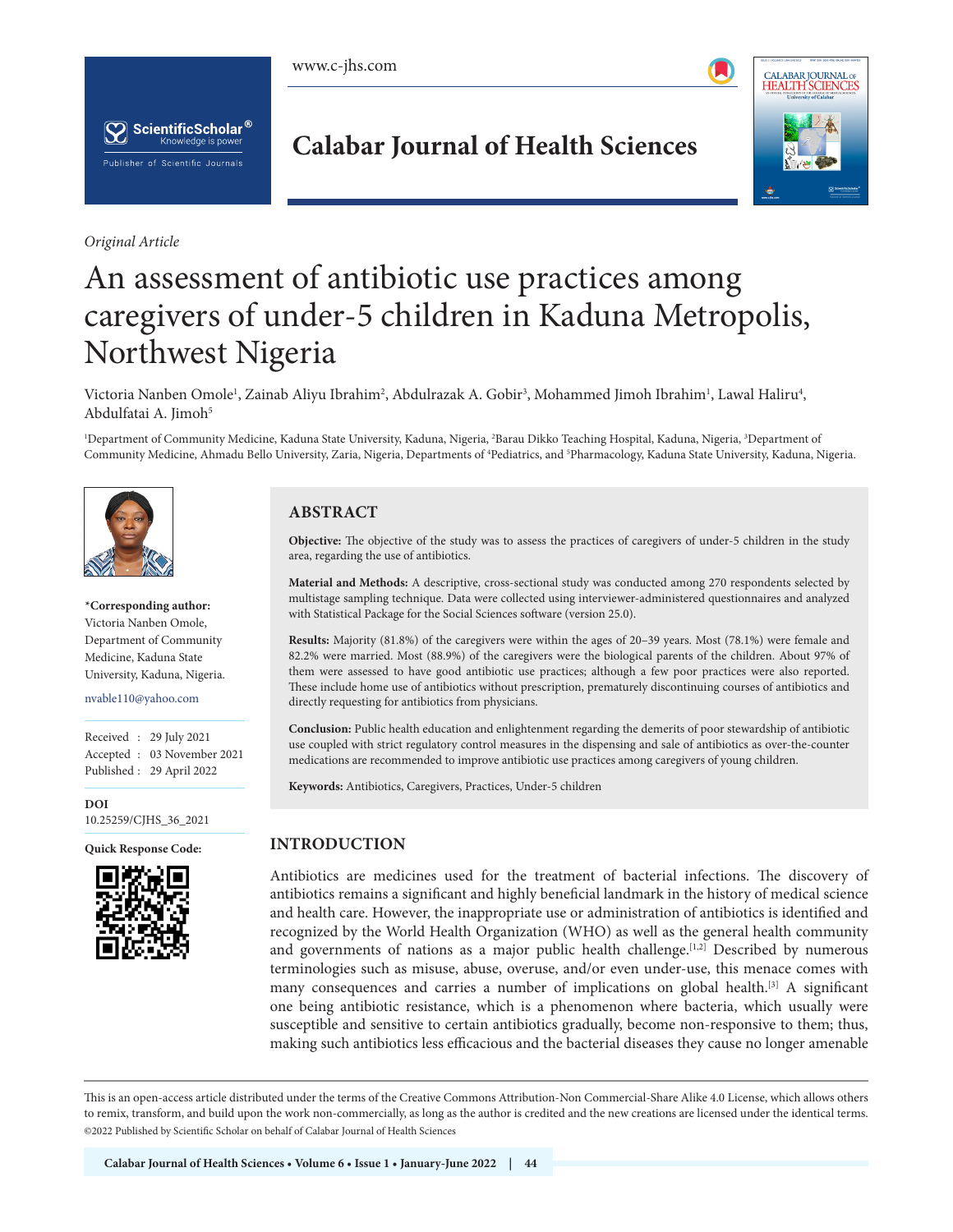to treatment.[1,2] This has been largely attributed to the inappropriate use of antibiotics including the indiscriminate prescription of the same, although it could also occur naturally.[2,3]

Globally, it is reported that certain bacterial infections are increasingly becoming difficult to treat with hitherto conventional antibiotics.[1-3] These include diseases such as pneumonia, tuberculosis, and gonorrhea caused by bacteria such as *Streptococcus pneumoniae*, *Mycobacterium tuberculosis,* and *Neisseria gonorrhoeae* among others.<sup>[1-3]</sup> This results in longer durations of treatment (including in-patient hospital stay), heavier morbidity, and mortality burdens and also higher costs of treatment, as newer and more expensive brands of antibiotics become the only alternatives to resort to.<sup>[1,3-5]</sup> These consequences carry both economic and clinical implications for individuals, families, communities, and health systems.[2,3,5] Moreover, they certainly do not augur well for many national economies, particularly in the resource-constrained contexts of many developing countries alongside myriad other competing demands from both health-related and other sectors.<sup>[5,6]</sup>

Since the discovery of penicillin by Alexander Fleming in 1928, the inappropriate and unnecessary use of antibiotics has steadily risen over the years with accentuated increases reported in the past four decades.[2-5] Globally, it is estimated that up to 50% of antibiotic use is inappropriate with both prescribers and end-users contributing to the burden by either over-prescribing or over-demanding, respectively.<sup>[4,6-8]</sup> Antibiotics remain freely available, over-the-counter drugs virtually worldwide and are even hawked in public places in some parts of the world such as Africa (including Nigeria), Asia, and Latin America.<sup>[2,4-6,9]</sup> Many studies have reported that the inappropriate use of antibiotics is relatively predominant in relation to children.<sup>[4,8,10,11]</sup> This is of utmost concern.[8] Part of the strategies employed in addressing and resolving the misuse of antibiotics includes behavioral change, and the individual and corporate commitment to discontinue the untoward practice,<sup>[1,3]</sup> which will involve the identification and recognition of the root and remote factors that drive and propel the inappropriate administration of antibiotics within communities, based on empirical evidence.[3] When this is successfully achieved, and such evidence is applied in the fight against antibiotic misuse, then this global combat would become a feasible conquest. This study's objective is to assess the practices of caregivers of under-5 children in Unguwan Dosa area of Kaduna metropolis in Northwest Nigeria, regarding the use of antibiotics.

#### **MATERIAL AND METHODS**

#### **Study area**

Unguwan Dosa community is located in Kaduna metropolis (the state capital) in Kaduna North Local Government Area

(LGA) of Kaduna State, in Northwest Nigeria. It is an urban area which consists of a mixed population of Muslims and Christians and represents people of different social classes. The LGA consists of other settlements such as Kawo, Malali, Hayin Banki, Unguwan Rimi, and Unguwan Shanu. It covers an area of about 72 km<sup>2</sup> with an estimated population of 364,575 (in 2006) and a current projected population of 492,100. The LGA's estimated under-5 population is about 83,657 children.

#### **Study design**

This was a descriptive, cross-sectional study.

#### **Study population**

All consenting caregivers of children under the age of 5 years resident in Unguwan Dosa for at least 2 years preceding the study.

#### **Sample size**

The sample size was calculated using the formula:

$$
n = \frac{z^2 p q}{d^2}
$$

Where,

n = The desired (minimum) sample size

 $z =$  The standard normal deviate which corresponds to 95% confidence interval (normally set at 1.96)

 $p =$ The prevalence as obtained from a previous, similar study<sup>[10]</sup> = 78.9% (i.e., 0.789)

 $q = 1-p = 21.1\%$  (i.e., 0.211)  $d = degree of precision (0.05)$ 

$$
n = \frac{(1.96)^{2} \times 0.789 \times 0.211}{(0.05)^{2}}
$$

 $n = 255.82 \approx 256$ 

10% adjustment for non-response:

$$
\frac{10}{100} \times 256 = 25.6
$$

Adjusted sample size = 25.6 + 256  $= 281.6 \approx 282$ 

#### **Sampling method**

Multistage sampling technique was employed.

1. In the first stage, Unguwan Dosa was bisected into two sections using the major road (College Road) that diagonally cuts across it into north-west (north of the road) and south-east (south of the road). The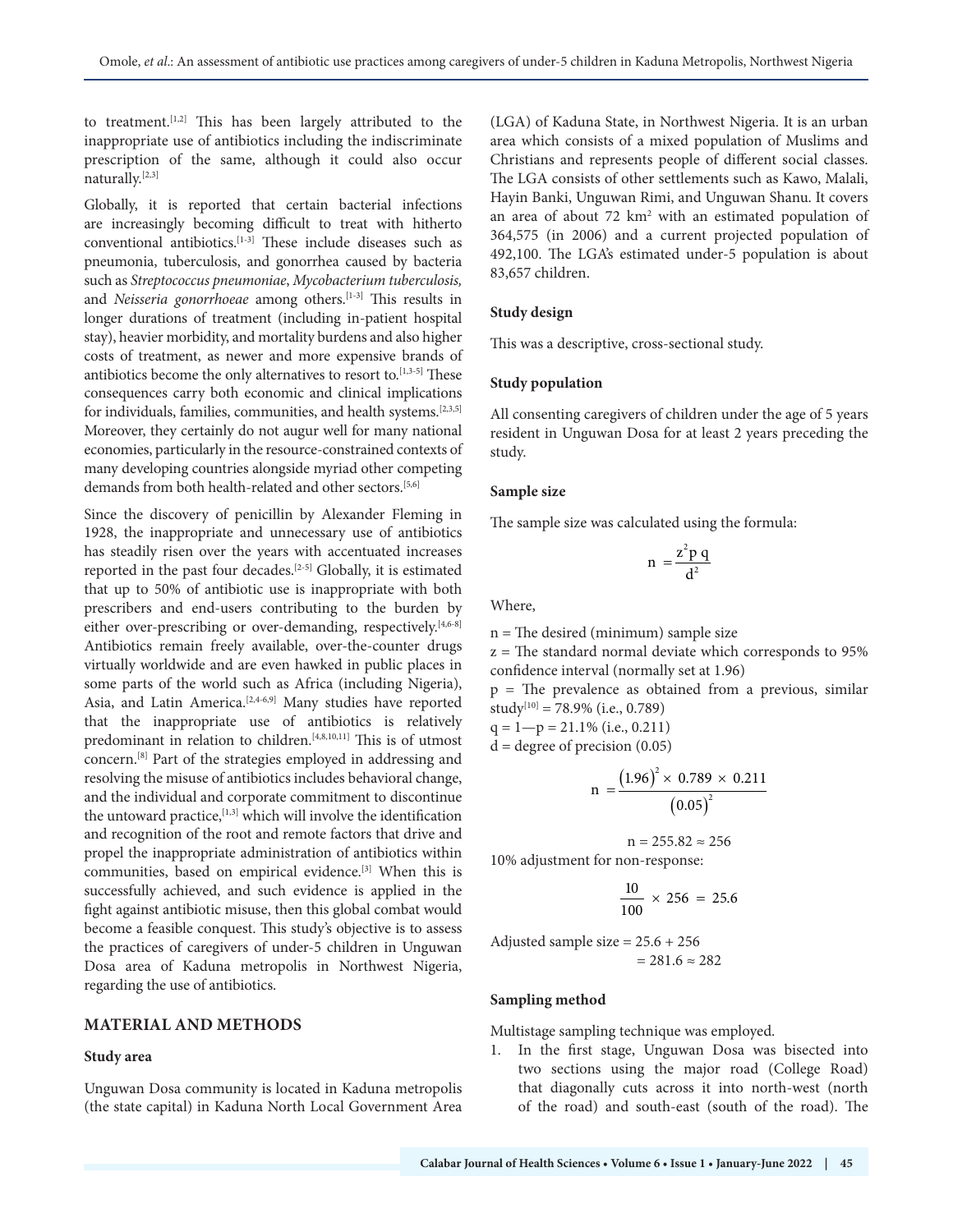northwestern section was selected using simple random sampling method by balloting

- 2. Second stage: The National Population Commission house numbering system (enumeration area demarcation) was adopted for house numbering; giving a total number of 3670 houses in the selected section of the study area. This served as the sample frame. In the second stage, the houses enlisted for the study were selected using systematic sampling method. The sampling interval was obtained by dividing the total number of houses in the selected section by the minimum sample size (i.e.,  $3670$  houses/282 = 13.01, which was approximated to 13). The first house was selected using a table of random numbers; subsequently, every 13th house was selected
- 3. Third stage: In each selected house, the predominant caregiver was determined by the family (being the person most involved in caring for under-5 children by playing the roles of feeding, bathing, administering medications, etc.) and was selected for the survey. The questionnaire for the study was administered to them by the interviewers.

#### **Data management**

Data collection was achieved by means of pre-tested, semistructured, interviewer-administered questionnaires. Practice was assessed by scoring 0, 1, or 2 points for responses of "always," "sometimes," and "never" engaging in diverse aspects of antibiotic misuse, respectively, in the past. These scores were then converted to percentages (%). Total grades of ≥50% were adjudged as "good practice" while <50% was assessed as "poor practice." Data were analyzed using Statistical Package for the Social Sciences software (version 25.0). Results were presented in tables.

#### **RESULTS**

Majority of the caregivers were in their twenties (44.4%) and thirties (37.4%). Most (78.1%) were female and the predominant occupations were civil servants (34.8%), housewives (26%), and traders (22.2%). About half (51.1%) of them had tertiary level of formal education and majority (82.2%) were married. Most (88.9%) of the caregivers were the biological parents of the children (mothers = 63% and fathers  $= 25.9\%$ ).

The predominant inappropriate practices of antibiotic use reported as always being practiced among the respondents include storing (or keeping) of antibiotics at home for future use (23%), discontinuing courses of antibiotics when the health of children improves (17%), reusing antibiotics previously used, if children present with similar symptoms (16%), and directly requesting for antibiotics from physicians (16%). Furthermore, about 15% of the caregivers admitted to

the habit of keeping "leftover" antibiotics at home for future use and reducing the frequency of antibiotics administration when their children's health improves.

Majority of the respondents (97%) were assessed to have good practices with regard to antibiotic usage, scoring at least 50%.

#### **DISCUSSION**

Antibiotics ought to be judiciously and responsibly used, to address the insidious development of antibiotic resistance, a global public health menace threatening the erstwhile conquest over bacterial infections in the early half of the 20<sup>th</sup> century.<sup>[1-9]</sup> To curtail the spread and persistence of this phenomenon, the involvement and commitment of individuals, families and communities, as well as health professionals, institutions, and systems are indispensable.[1,3-6,11] The WHO recognizes this and has stipulated interventions to mitigate it's burden, which includes roles and responsibilities at different levels for these aforementioned stakeholders.[3] However, a relative paucity of data regarding antibiotic use and resistance exists in many developing countries (including Nigeria) as compared to the plethora of such information in most of the Western world, particularly with regard to children.<sup>[4,6-8,11]</sup> Furthermore, many studies have focused on the appropriateness and rationality of antibiotic use from the prescribers' and/or health facility angles.[4,7] However, antibiotic misuse could also occur at the level of the end-users within community settings.[11] These aspects range from issues regarding access to and purchase of antibiotics as well as user compliance to the standard and appropriate use and administration of the same.<sup>[6]</sup>

Some of the preventive and control measures proffered by the WHO as well as the Nigerian government at individual (and by extension, family, and community) levels include the procurement of antibiotics only following prescription by qualified health professionals, the use of antibiotics based on and according to medical counsel and guidance, the avoidance of sharing of or using "leftover" antibiotics and eschewing the habit of demanding (or requesting for) antibiotics from prescribers, among others.[3,6] In this study, the poor practices noted among them contravened many of the WHO strategies for the prevention and control of antibiotic misuse, and the ensuing resistance.[2] They include storing (or keeping) of antibiotics at home for future use (23%); including leftover antibiotics (15%), sharing of antibiotics among children presenting with similar symptoms (16%), discontinuing courses of antibiotics (17%) or reducing the frequency of administration (15%) when the health of children improves, obtaining antibiotics for children without prescription (14%), and directly requesting for antibiotics prescribers (16%) [Table 2]. Such poor practices may not be entirely unconnected from the fact that majority (88.9%) of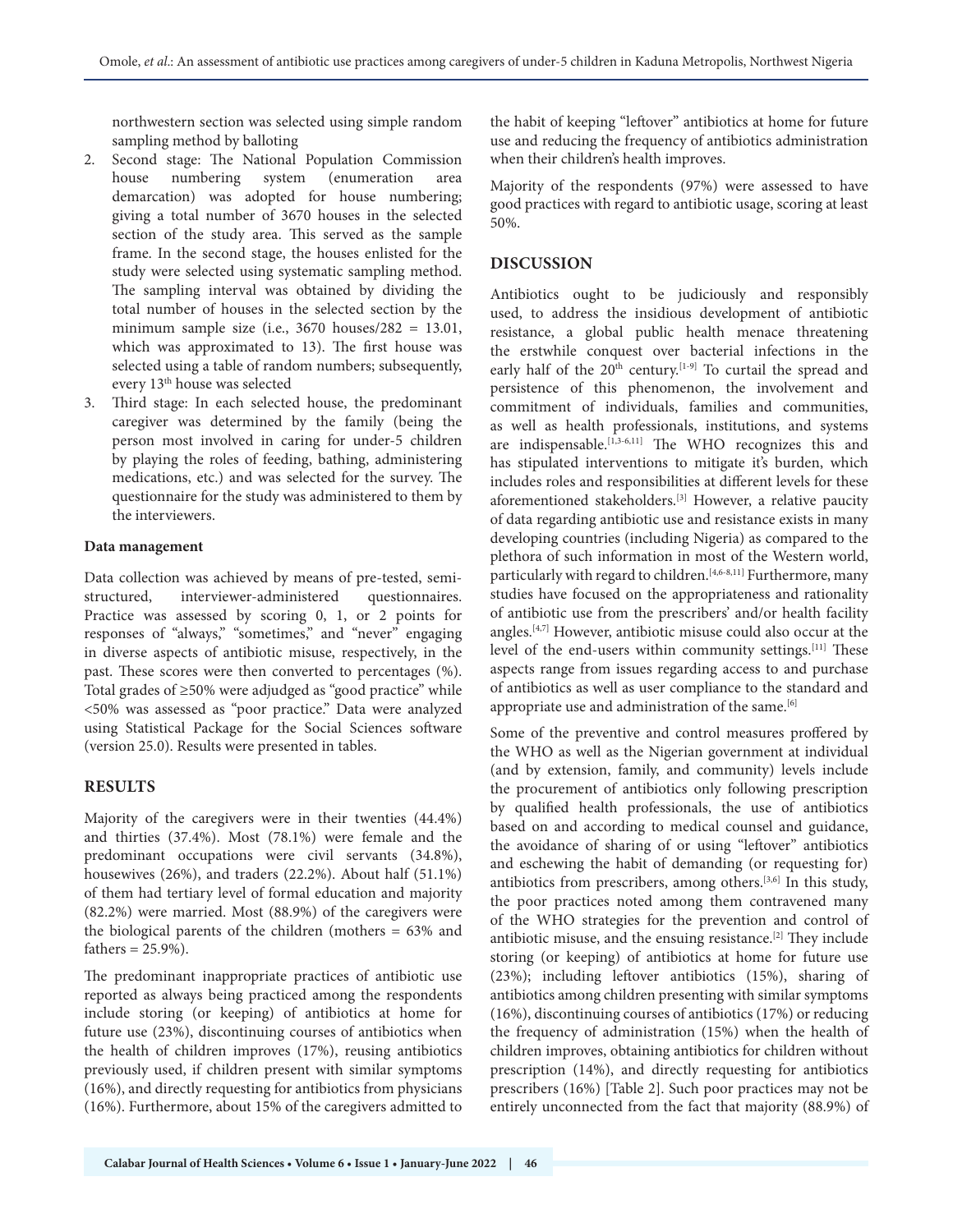| <b>Table 1:</b> Sociodemographic profile of respondents $(n=270)$ . |               |                                     |               |  |
|---------------------------------------------------------------------|---------------|-------------------------------------|---------------|--|
| <b>Variables</b>                                                    | Frequency (%) | <b>Variables</b>                    | Frequency (%) |  |
| Age group (in years)                                                |               | Level of education                  |               |  |
| $10 - 19$                                                           | 5(1.9)        | None                                | 11(4.1)       |  |
| $20 - 29$                                                           | 120(44.4)     | Primary                             | 48 (17.8)     |  |
| $30 - 39$                                                           | 101(37.4)     | Secondary                           | 71(26.3)      |  |
| $40 - 49$                                                           | 35(13.0)      | Tertiary                            | 138(51.1)     |  |
| $50 - 59$                                                           | 8(3.0)        | Others (Qur'anic)                   | 2(0.7)        |  |
| $60 - 69$                                                           | 1(0.4)        |                                     |               |  |
|                                                                     |               | Marital status                      |               |  |
| Sex                                                                 |               | Single                              | 30(11.1)      |  |
| Male                                                                | 59 (21.9)     | Married                             | 222 (82.2)    |  |
| Female                                                              | 211(78.1)     | Separated                           | 3(1.1)        |  |
|                                                                     |               | Divorced                            | 7(2.6)        |  |
| Ethnic group                                                        |               | Widowed                             | 8(3.0)        |  |
| Hausa                                                               | 166(61.5)     |                                     |               |  |
| Fulani                                                              | 43 (15.9)     | No. of under-5 in respondents' care |               |  |
| Yoruba                                                              | 23(8.5)       | $\mathbf{1}$                        | 131(48.5)     |  |
| Igbo                                                                | 2(0.7)        | 2                                   | 114 (42.2)    |  |
| Others (Igbira, Nupe, and Kanuri)                                   | 36(13.3)      | 3                                   | 18(6.7)       |  |
|                                                                     |               | $\overline{4}$                      | 4(1.5)        |  |
| Occupation                                                          |               | $\geq 5$                            | 3(1.1)        |  |
| Civil servant                                                       | 92 (34.8)     |                                     |               |  |
| Farmer                                                              | 11(4.1)       | Relationship with child/children    |               |  |
| Trader                                                              | 60(22.2)      | Father                              | 70 (25.9)     |  |
| Military personnel                                                  | 13(4.8)       | Mother                              | 170(63.0)     |  |
| Health care worker                                                  | 22(8.0)       | Brother                             | 7(2.6)        |  |
| Housewife                                                           | 72(26.0)      | Sister                              | 11(4.1)       |  |
|                                                                     |               | Grandparents                        | 12(4.4)       |  |

the care-givers in this study are the direct biological parents of the respondents [Table 1]; thus, sentimental attachments to the children would not be completely ruled out in their decision-making processes. These findings are corroborated by other studies across Nigeria and in other countries.[4,8,12- <sup>14]</sup> For instance, a study in Southwest Nigeria reported that about 24.4% of caregivers of under-5 children administered self-recommended antibiotics (without any prescription) to children, largely based on previous experience of effectiveness of use in their older children.<sup>[12]</sup> Furthermore, another study in Northern Nigeria reports that about 46.7–71.1% of under-5 children receive antibiotics without prescription in the country.[13] Similar findings have also been reported by other Nigerian studies among diverse (other) subgroups in the population.<sup>[15-17]</sup>

Another study conducted in Southeast Nigeria also reported the administration of antibiotics without prescription to under-5 children by their caregivers (88.6%) as well as other poor practices such as the use of "leftover" antibiotics (20%) and demanding for antibiotics from physicians (92.9%).<sup>[18]</sup> Such practices in relation to children expose them to unnecessary varieties and quantities of antibiotics, as well as suboptimal doses and/or durations of therapy. Children represent a vulnerable subgroup; in

the sense that, being minors, they are incapable of making decisions for themselves and are, therefore, dependent on their caregivers, who are often uninformed regarding such matters, for decision-making. Secondly, their organ systems and metabolic processes are at varying stages of development and may not be able to handle the adverse effects and consequences resulting from such uncensored antibiotic exposures.[8]

Furthermore, several authors in Nigeria have reported the inappropriate use of antibiotics in children for conditions such as diarrheal diseases and upper respiratory tract infections,<sup>[18-21]</sup> which are often self-limiting and of viral origin.[5,6,8,11] Similar practices have also been reported in other countries within Asia, Latin America, and sub-Saharan Africa as well as some high-income countries in the Western hemisphere.[4,5,8,11,22,23] These practices would ultimately lead to the development of antimicrobial resistance, which will not augur well for the already high childhood morbidity and mortality indices in developing countries, which are largely accounted for by infectious diseases.<sup>[4-6]</sup> Moreover, many developing countries, such as Nigeria, still grapple with issues such as poor sanitary conditions which make the environment rife for the multiplication of infectious disease agents and vectors as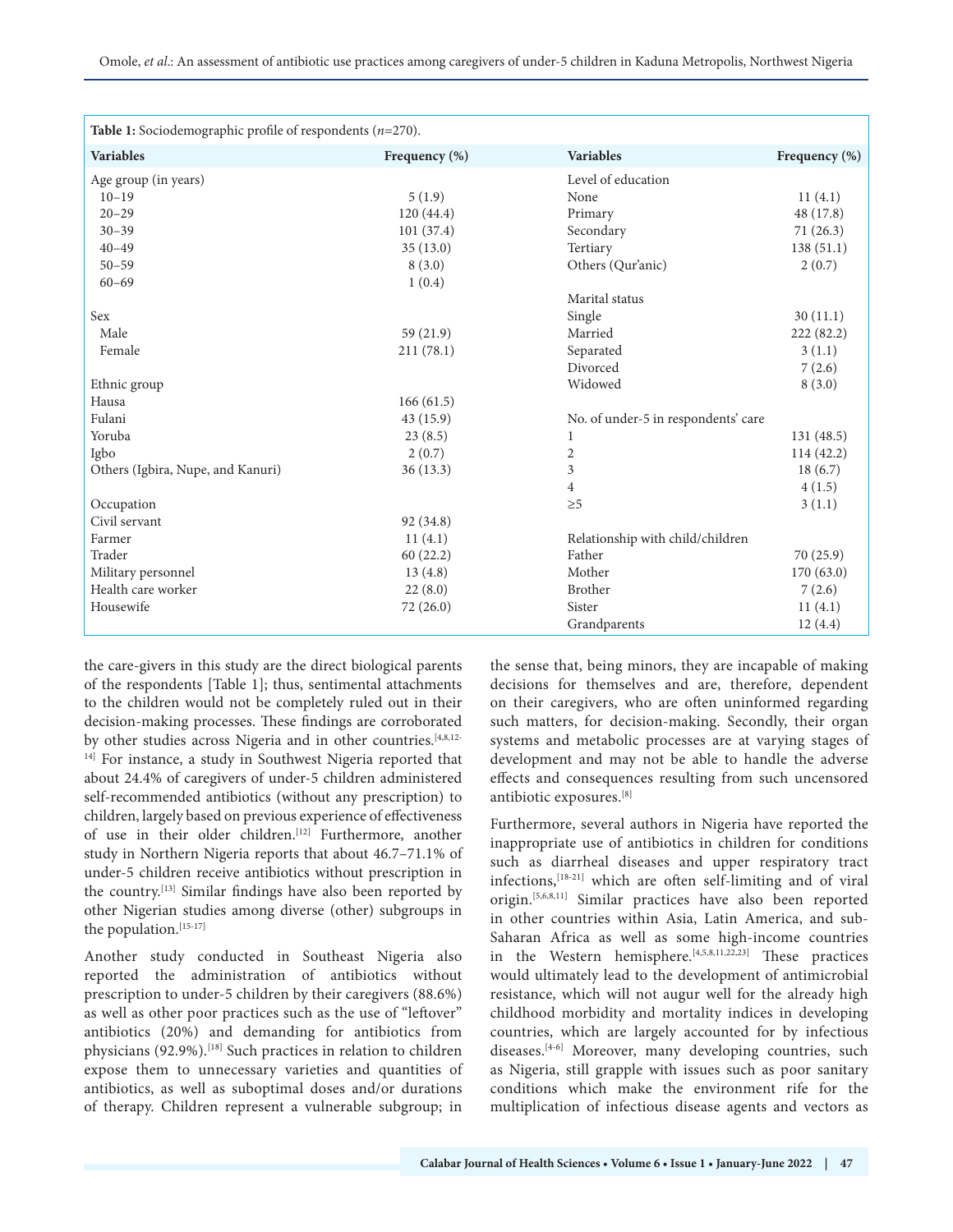| Table 2: Antibiotic use practices among respondents $(n=270)$ .                                              |            |               |           |
|--------------------------------------------------------------------------------------------------------------|------------|---------------|-----------|
| <b>Variables</b>                                                                                             | Responses  |               |           |
|                                                                                                              | Always (%) | Sometimes (%) | Never (%) |
|                                                                                                              |            |               |           |
| Do you give your child antibiotics without previous<br>doctors' consult?                                     | 32(12)     | 152 (56)      | 86 (32)   |
| Do you change your doctor because he/she does not<br>prescribe antibiotics often (enough) for your child?    | 30(11)     | 82 (30)       | 158 (59)  |
| Do you reuse antibiotics previously used (in the past) if<br>your child presents with similar symptoms?      | 43(16)     | 139(51)       | 88 (33)   |
| Do you trust (your) doctor's decision for not prescribing<br>antibiotics for your child?                     | 22(8)      | 91 (34)       | 157 (58)  |
| If ever you wish your child to receive antibiotics, do you<br>directly request for them from your doctor?    | 42(16)     | 148 (55)      | 80 (29)   |
| Do you ever get your child's antibiotics from the                                                            | 38(14)     | 153(57)       | 79 (29)   |
| pharmacy without a prescription?<br>Do you store (keep) antibiotics at home for when they                    | 61(23)     | 124(46)       | 85 (31)   |
| will be needed in the future (by your children)?<br>Do you keep "leftover" antibiotics at home for when they | 41(15)     | 123(46)       | 106(39)   |
| will be needed in the future (by your children)?<br>Do you discontinue (stop) a course of antibiotics when   | 45(17)     | 98 (36)       | 127(47)   |
| your child's health improves?<br>Do you reduce the dosage of antibiotics when your child's                   | 30(11)     | 86 (32)       | 154 (57)  |
| health improves?<br>Do you reduce the frequency of antibiotics administration                                | 41(15)     | 73 (46)       | 156 (39)  |
| when your child's health improves?                                                                           |            |               |           |
| Do you continue the use of antibiotics for your child                                                        | 27(10)     | 68 (25)       | 175(65)   |
| beyond the prescribed duration?                                                                              |            |               |           |
| Do you increase the dosage of antibiotics if your child's<br>health does not improve?                        | 16(6)      | 62(23)        | 192(71)   |
| Do you increase the frequency of antibiotics<br>administration if your child's health does not improve?      | 17(6)      | 68 (25)       | 185(69)   |
| Have you used antibiotics prescribed for others because<br>your child presents with similar symptoms?        | 18(7)      | 115(43)       | 137(51)   |

**Table 3:** Grading of antibiotic use practices among respondents' (*n*=270).

| Scores/grades (category)   | Frequency $(\%)$ |
|----------------------------|------------------|
| $0-49\%$ (poor practice)   | 8(3)             |
| $50-100\%$ (good practice) | 262(97)          |

well as a prevailing low uptake of routine immunization against vaccine-preventable, childhood diseases.[5,6,8] All these factors carry a number of implications; some of which include their setting the stage for a "post-antibiotic era," a terminology coined and predicted by a number of experts; which is a situation where antibiotics are no longer effective for their intended curative purposes.<sup>[2,3,5,9]</sup> Secondly, they also interplay to create a vicious cycle of higher disease burdens and costly health-care services (with newer and more expensive antibiotics becoming the next options) in the resource-constrained settings of most low- and medium-income nations.[5] Fortunately, the antibiotic use practices among majority (97%) of the respondents in this study was assessed to be good, which is commendable [Table 3].

#### **CONCLUSION**

This study reported a commendably high level of good antibiotic use practices among caregivers of under-5 children with a few poor practices also noted. In view of this, the rational use of drugs by not only prescribers but also endusers within community settings remains the better and more cost-effective option amidst other competing demands. This is particularly so, in the context of most developing countries, where the morbidity pattern of high burdens of communicable diseases is gradually transiting to depict an additional trend of non-communicable diseases. This could be attained through coordinated and concerted efforts targeted at continuous public health education and enlightenment regarding the demerits of poor stewardship of antibiotic use coupled with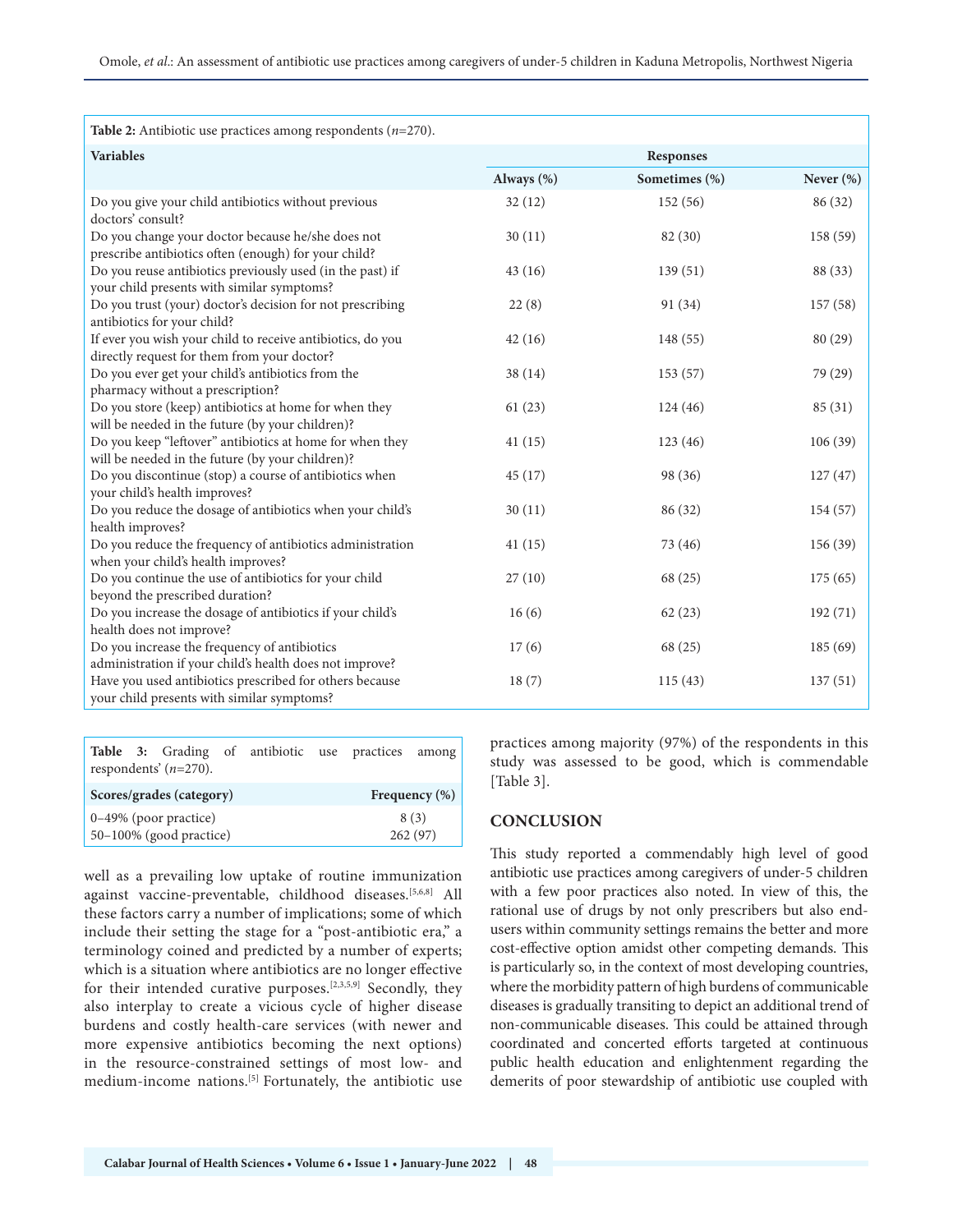strict regulatory control measures in the dispensing and sale of antibiotics as over-the-counter medications.

#### **Limitations**

The study is largely based on information obtained from the respondents and is, therefore, subject to a number of biases; such as recall bias. Information obtained may be affected by the respondents' memories of the incidences involved. Furthermore, the possibility of (consciously or unconsciously) distorting information, to respond in a manner that is perceived to be acceptable to the researchers, exists. This has been addressed (as much as possible) by ensuring the anonymity of the respondents and assuring them of the confidentiality of the information given by them.

#### **Ethical Approval**

Ethical clearance was obtained from the Ethics Committee of Barau Dikko Teaching Hospital, Kaduna, Nigeria. Each participant was assured of anonymity and the confidentiality of the information provided; informed consent was also obtained from them.

#### **Declaration of patient consent**

The authors certify that they have obtained all appropriate patient consent.

#### **Financial support and sponsorship**

Nil.

#### **Conflicts of interest**

There are no conflicts of interest.

#### **REFERENCES**

- 1. World Health Organization. Stop Overuse and Misuse of Antibiotics: Combat Resistance. Available from: https://www. who.int/westernpacific/news/detail/10-11-2017-stop-overuseand-misuse-of-antibiotics-combat-resistance [Last accessed on 2020 Dec 29].
- 2. Ventola CL. The antibiotic resistance crisis, part 1: Causes and threats. Pharm Ther J 2015;40:277-83.
- 3. World Health Organization. Antibiotic Resistance. Available from: https://www.who.int/news-room/fact-sheets/detail/ antibiotic-resistance [Last accessed on 2020 Dec 29].
- 4. Alnemri AR, Almaghrabi RH, Alonazi N, Alfrayh AR. Misuse of antibiotics: A systematic review of Saudi published studies. Curr Pediatr Res 2016;20:169-73.
- 5. van Boeckel TP, Gandra S, Ashok A, Caudron Q, Grenfell BT, Levin SA, *et al*. Global antibiotic consumption 2000 to 2010:

An analysis of national pharmaceutical sales data. Lancet Infect Dis J 2014;14:742-50.

- 6. Federal Republic of Nigeria: Nigeria Centre for Disease Control, Federal Ministries of Agriculture and Rural Development, Environment and Health; Global Antibiotic Resistance Partnership Project. Antimicrobial Use and Resistance in Nigeria: Situation Analysis and Recommendations. Nigeria: Nigeria Centre for Disease Control; 2017.
- 7. Abubakar U. Antibiotic use among hospitalized patients in Northern Nigeria: A multi-center point-prevalence survey. BMC Infect Dis 2020;20:86.
- 8. Li R, Xiao F, Zheng X, Yang H, Wang L, Yin D, *et al*. Antibiotic misuse among children with diarrhea in China: Results from a national survey. Peer J 2016;4:1-11.
- 9. Naveed S, Qamar F, Maqsood A, Ayub A, Kauser H, Malik H, *et al*. Prevalence and consequences of misuse of antibiotics, survey-based study in Karachi. J Bioequiv Bioavailabil 2015;7:202-4.
- 10. López-Ortiz BJ, Puig G, Rodríguez-Matos FJ, Acevedo-Cajigas CE, Merced-Román J, Gorbea-Fuxench G, *et al*. Incidence of antibiotic overuse in pediatric patients admitted to hospital due to an asthma exacerbation. Pediatr J 2019;144:493-505.
- 11. Resi D, Milandri M, Moro ML, The Emilia Romagna Study Group on the Use of Antibiotics in Children. Antibiotic prescriptions in children. J Antimicrob Chemother 2003;52:282-6.
- 12. Adisa R, Orherhe OM, Fakeye TO. Evaluation of antibiotic prescriptions and use in under-five children in Ibadan, southwestern Nigeria. Afr Health Sci 2018;18:1189-201.
- 13. Salihu-Dadari HI. Antibiotics use, knowledge and practices on antibiotic resistance among breastfeeding mothers in Kaduna State (Nigeria). J Infect Public Health 2019;13:1-8.
- 14. Jasim AL. Parental self-medication of antibiotics for children in Baghdad city. Int J Pharm Pharm Sci 2014;6:485-9.
- 15. Sanya TE, Titilayo OF, Adisa R, Segun JS. Use of antibiotics among non-medical students in a Nigerian university. Afr Health Sci 2013;13:1149-55.
- 16. Auta A, Banwat SB, David S, Dangiwa DA, Ogbole E, Tor-Anyiin AJ. Antibiotic use in some Nigerian communities: Knowledge and attitudes of consumers. Trop J Pharm Res 2013;12:1087-92.
- 17. Awosan KJ, Ibitoye PK, Abubakar AK. Knowledge, risk perception and practices related to antibiotic resistance among patent medicine vendors in Sokoto metropolis, Nigeria. Niger J Clin Pract 2018;21:1476-83.
- 18. Okide CC, Grey-Ekejiuba O, Ubaka CM, Schellack N, Okonta M. Parents' knowledge, attitudes and use of antibiotics in upper respiratory infections in Nigerian children. Afr J Biomed Res 2020;23:213-20.
- 19. Uchendu UO, Ikefuna AN, Emodi J. Medication use and abuse in childhood diarrhoeal diseases by care-givers reporting to a Nigerian tertiary health institution. SA J Child Health 2009;3:83-9.
- 20. Omole VN, Wamyil-Mshelia MT, Nmadu GA, Usman NO, Andeyantsu EA, Adiri F. Knowledge, attitude and practice of home management of diarrhoea among mothers of underfives in Samaru, Kaduna State, Nigeria. Port Harcourt Med J 2019;13:19-25.
- 21. Ekwochi U, Chinawa JM, Osuorah CD, Odetunde OI, Obu HA,